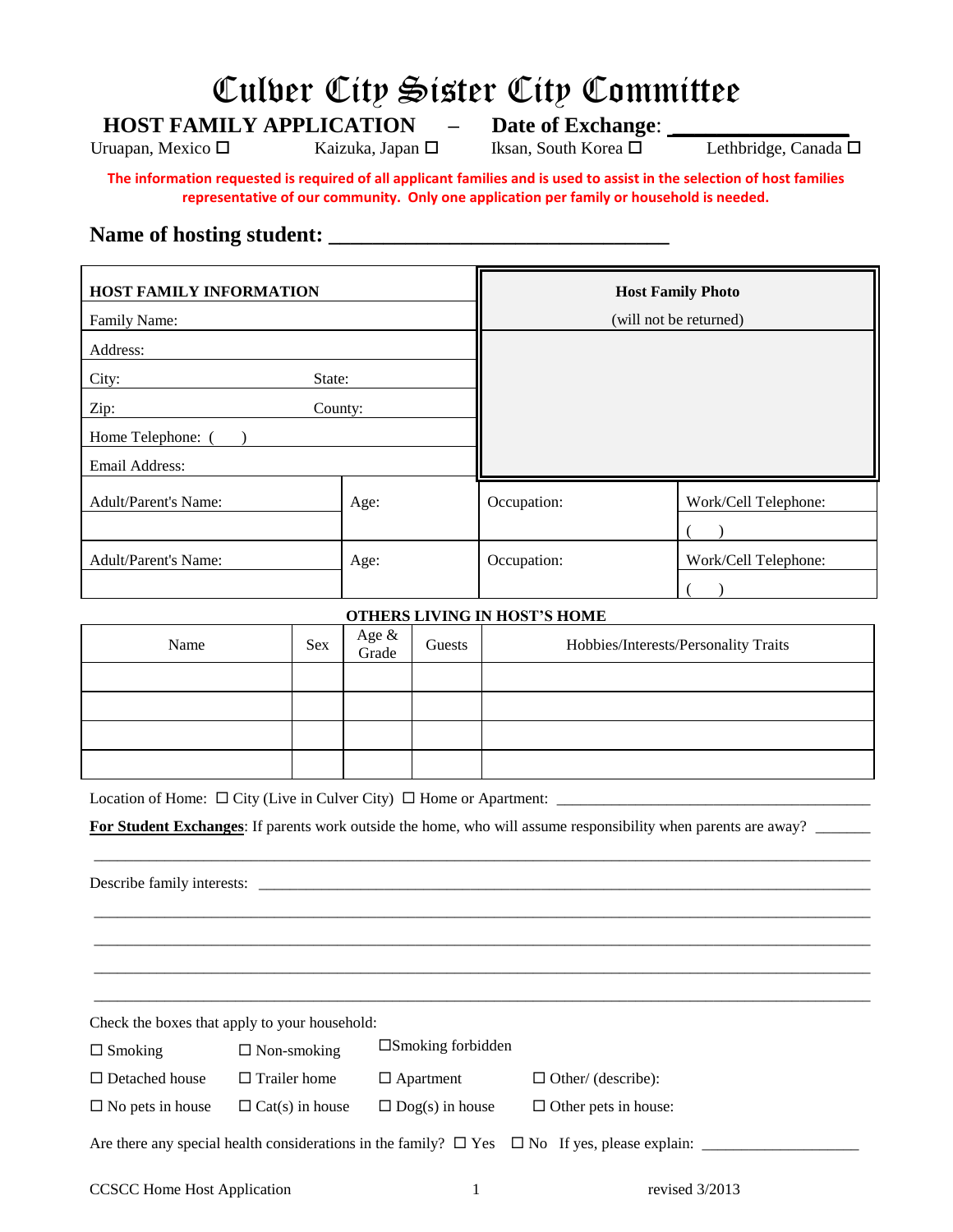| Continued health considerations from page 1                                                                                                                                                                                                                                              |  |  |  |
|------------------------------------------------------------------------------------------------------------------------------------------------------------------------------------------------------------------------------------------------------------------------------------------|--|--|--|
| Would your exchange guest(s)/student be expected to attend religious services with you? $\Box$ Yes $\Box$ No<br>Religion affiliation (optional): $\overline{\phantom{a}}$ If your guest(s) requests attending an alternate religious service, will you accommodate? $\Box$ Yes $\Box$ No |  |  |  |
| In the event we have more host families than we need for this exchange, would you be interested in being an<br>alternate? $\Box$ YES $\Box$ NO Would you like your application kept on file as a future host? $\Box$ YES $\Box$ NO                                                       |  |  |  |
| $\Box$ YES $\Box$ NO Our family is a current member of the Culver City Sister City Committee.                                                                                                                                                                                            |  |  |  |
| Language Ability: Describe languages, other than English, spoken by family members living at home, and the                                                                                                                                                                               |  |  |  |
| Has your family hosted an exchange student before? $\Box$ Yes $\Box$ No                                                                                                                                                                                                                  |  |  |  |
|                                                                                                                                                                                                                                                                                          |  |  |  |
|                                                                                                                                                                                                                                                                                          |  |  |  |
| Why is your family interested in hosting an international exchange student?                                                                                                                                                                                                              |  |  |  |
|                                                                                                                                                                                                                                                                                          |  |  |  |
| PREFERENCES for CURRENT and FUTURE EXCHANGE STUDENTS and ADULTS                                                                                                                                                                                                                          |  |  |  |
| <b>NOTE: Dates vary annually</b> . Please check all types of exchange students/chaperons/adult guests<br>your family would like to host and state time frame.                                                                                                                            |  |  |  |
| Ages 11-14 from: ____/ _____, 201___ (currently 10 days in July/August) Kaizuka, Japan<br>Ages pending for Canadian and Mexican visitors                                                                                                                                                 |  |  |  |
| Prefer: $\Box$ Male $\Box$ Female $\Box$ Either is acceptable                                                                                                                                                                                                                            |  |  |  |
| Adult leader/chaperone for approximately two weeks in July or August                                                                                                                                                                                                                     |  |  |  |
| Prefer: $\Box$ Male $\Box$ Female $\Box$ Either is acceptable                                                                                                                                                                                                                            |  |  |  |
| Adult/Family Official Exchange visit<br>Prefer: $\Box$ Male $\Box$ Female<br>$\Box$ Either is acceptable                                                                                                                                                                                 |  |  |  |
| If our first choice is not available, we will accept someone of a different sex: $\Box$ Yes $\Box$ No                                                                                                                                                                                    |  |  |  |
| Describe the sleeping accommodations you can provide for an exchange student/chaperone or other adult                                                                                                                                                                                    |  |  |  |